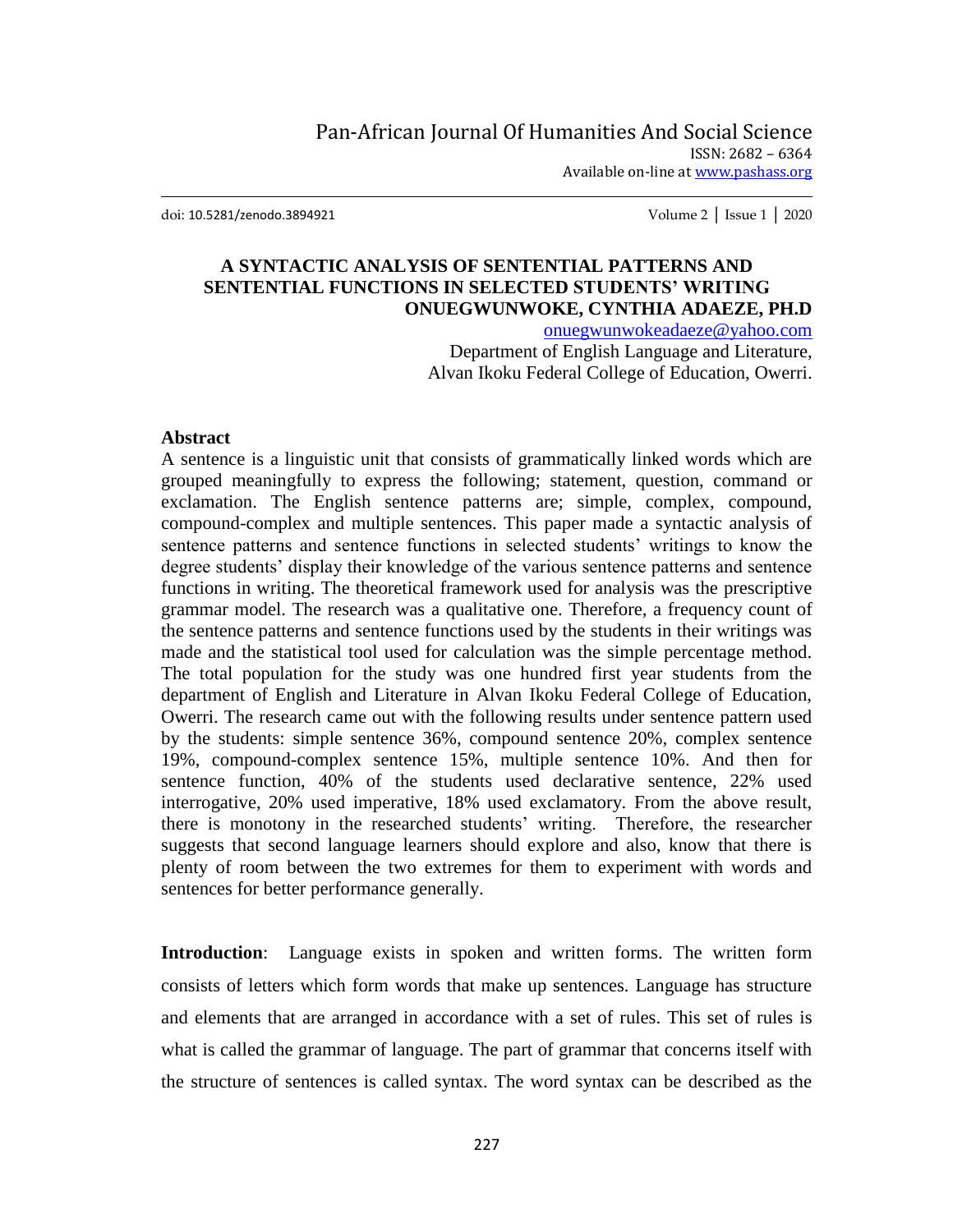# Pan-African Journal Of Humanities And Social Science ISSN: 2682 – 6364 Available on-line at www.pashass.org

grammar, pattern, or order of the elements in a language. One of the hardest things about learning a new language is figuring out the syntax or basic rules for the way that words and phrases should be arranged meaningfully in a sentence. It then means that, the teaching of grammar is very important for an accurate use of any language. This is because most people rate the literacy level of others through the correctness and style of their grammar. Correctness and style can be achieved through learning the rules of grammar both in speech and in writing. Ogenyi (2002, p.209) stresses that; "It is therefore apparent that the learning of English especially by a second language user is impossible without considerable reference to grammar and indeed without a detailed knowledge of grammatical processes". The purpose of the study of grammar in schools is to help the learners become aware of the rules of grammar and follow these rules unconsciously when they make and understand sentences. Also, one of the major reasons that enables speakers of any language, to make and understand even sentences that have never occurred before is that, parts of sentences go together according to a system and that system can be described only by rules of grammar. Metcalfe and Astle (2000, p.70) suggest that:

> There may be several grammatical ways in English of arranging the clauses, phrases and words in a sentence to result in the same meaning. The subject of arrangement is known as syntax, and ideally the arrangement to choose is that which reads the most smoothly and rhythmically while clearly expressing the sense. In this respect, English is fairly flexible.

Moreover, effective writing depends on the selection of vivid and interesting details to explain and support the main idea or impression. This is a rule that all effective writers keep in mind as they write. Effective here means producing the desired result. In addition, interesting writing depends on the writer"s ability to present specific details with words and sentences that are coherent. Syntacticians do not just invent these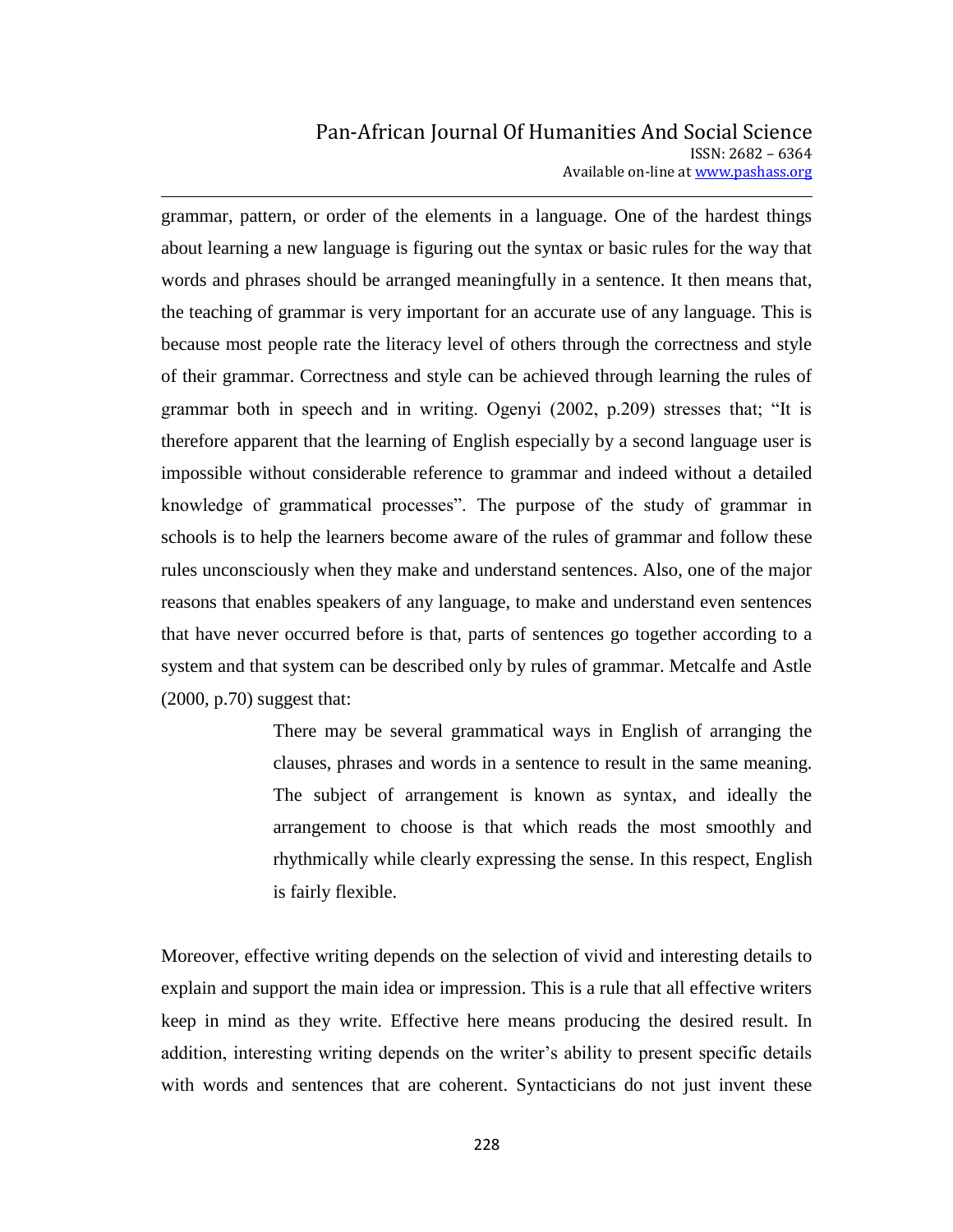rules. The rules of language are not the sort of rules which state that something must or must not be done. Linguists simply try to discover and describe what the speakers of a language know that let them form sentences. Rules like these exist whether or not anyone ever writes them down. One of such rules is that, a sentence is divided into two major parts; the subject and the predicate.

However, in the field of knowledge, the English language is very permeating and more challenging especially in writing. Apart from writing skill, the other language skills are; speaking, listening, and reading. Many language teachers have noted that acquiring the writing skill seems to be more labourious than acquiring the other skills mentioned above. Also, experience has shown that students swallow a number of misconceptions about how the sentence works in the English language and its potentialities. Finally, if students can make use of the grammatical or constituent parts of the sentence as well as the elements of the sentence, they can compose an infinite number of sentences in their writings. If they can also examine the different kinds of sentences and their functions, they can compose numerous sentences with variety and flexibility in their writings.

## **Theoretical Framework**

This is anchored on the Prescriptive grammar model which is the best grammar rules for pedagogy because it teaches second language learners how to read and write. Lamidi (2008,p.6) stresses that, "Traditional grammar is the most widely used and the easiest form of teaching and understanding the English language, especially in Africa". He further suggests that; "Perhaps this extends to other continents". Also, Oji (1984, p.20) laments nostalgically that, "We must go back to traditional grammar which Chomsky, John Lyons and others have spoken in glowing terms. These other neogrammars are not apt to teach a second language to second language learner". Of course, the sentence is the central of language and of the act of speaking. This theory is relevant in contemporary time because second language learners" need grammar for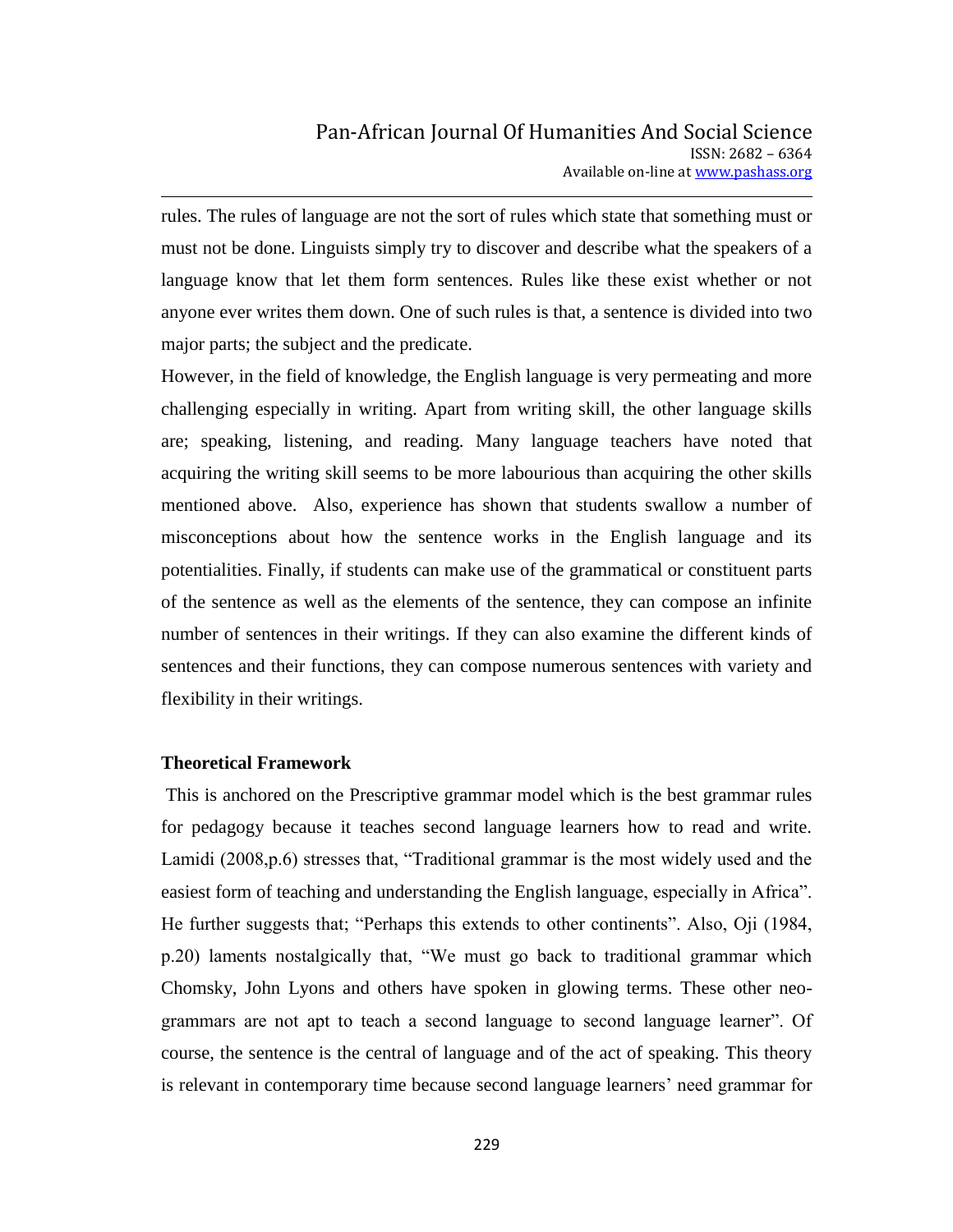accurate use of English in communication. This model of grammar is also the best in pedagogy because it classifies part of speech and describe the patterns of word inflection and rules of syntax by which these classified words are combined to form sentences. It is a comprehensive theory of grammar that insists on correct forms of language especially in linguistic excellence. According to prescriptive model, a sentence must have two parts; the subject and the predicate. It makes a value judgment of the correctness of an utterance and it is the grammar that is commonly taught in school. Because it is prescriptive, it focuses on the distinction between what some people do with language and what they ought to do according to a restablished standard.

#### **The Entailment of a Sentence**

On the meaning of a sentence, some students easily rehearse the definition of a sentence as a group of words with complete sense while others refer to the phrase. This definition is incomplete for the definition of a sentence because its emphasis is on the completeness of thought. If I say *The dog wants spoon to eat*. This thought is complete but is there any possibility that a dog would want spoon to eat? Again, students are sometimes deceived by the length of some utterances and they immediately conclude that a particular utterance cannot be called a sentence because it is too short. The length of an utterance cannot be a criterion in the definition of a sentence. An utterance like *Jesus wept* is a complete sentence with *Jesus* as the subject and *wept* as the predicate. Syntactically, a sentence can be described as a linguistic unit consisting of grammatically linked words which are grouped meaningfully to express a statement, question, exclamation, command or suggestion. A sentence is a string of words arranged orderly, syntactically, and semantically which begins with a capital letter and ends in either a fullstop, question mark or exclamation mark. A sentence may be a simple clause that conveys enough meaning to imply a simple sentence even if it is not explicit; for example a "*yes*" as a sentence in answer to the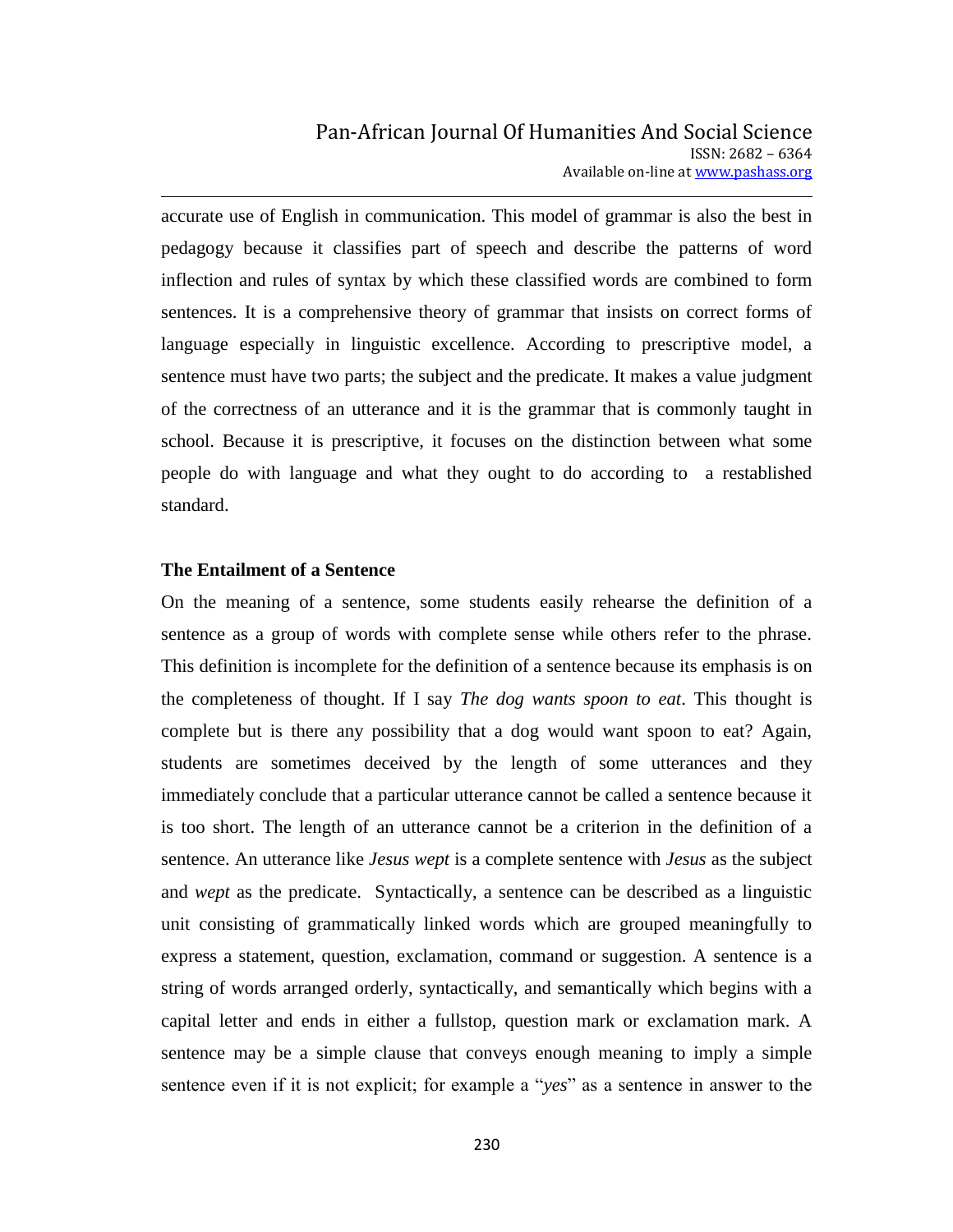question *Did you buy the dress*? This implies the sentence *I bought the dress*. However, as Ihejirika (2007, p.44) points:

> Several attempts have been made to define the term sentence. To some scholars, sentence is a complete statement, or question, or command. Others see it as the largest grammatical unit used to express statement, question, or command. But for the purpose of this write up, a sentence is any linguistic utterance which contains a subject and a predicate used to express a complete thought.

A sentence means a group of words expressing a complete thought or feeling; it must be meaningfully understood by the receiver. It is a group of words that expresses an independent statement, question, request, command, and exclamation. The normal sentence must have two elements; the subject and the predicate. A subject can be described as the part which tells what the sentence is about. The subject is often defined as the unit that indicates who or what is engaged in carrying out the action specified by the verb. Anyanwu (2008,p.30) affirms this by noting that: "The function of the subject is to state the theme or to identify the person or thing that forms the subject of discussion. You may ask the question: who or what is talked about? The answer will invariably give you the subject of the sentence".

The predicate is everything in the sentence except the subject. A predicate is that part that tells something about the subject. In other words, the subject is that part about which something is said and the predicate is that which asserts or states something about the subject. With certain kinds of verbs a third element is necessary in the formation of a complete thought; the subject complement, the direct complement and the indirect complement. This means that a sentence can be analysed into subparts and these subparts are called constituents.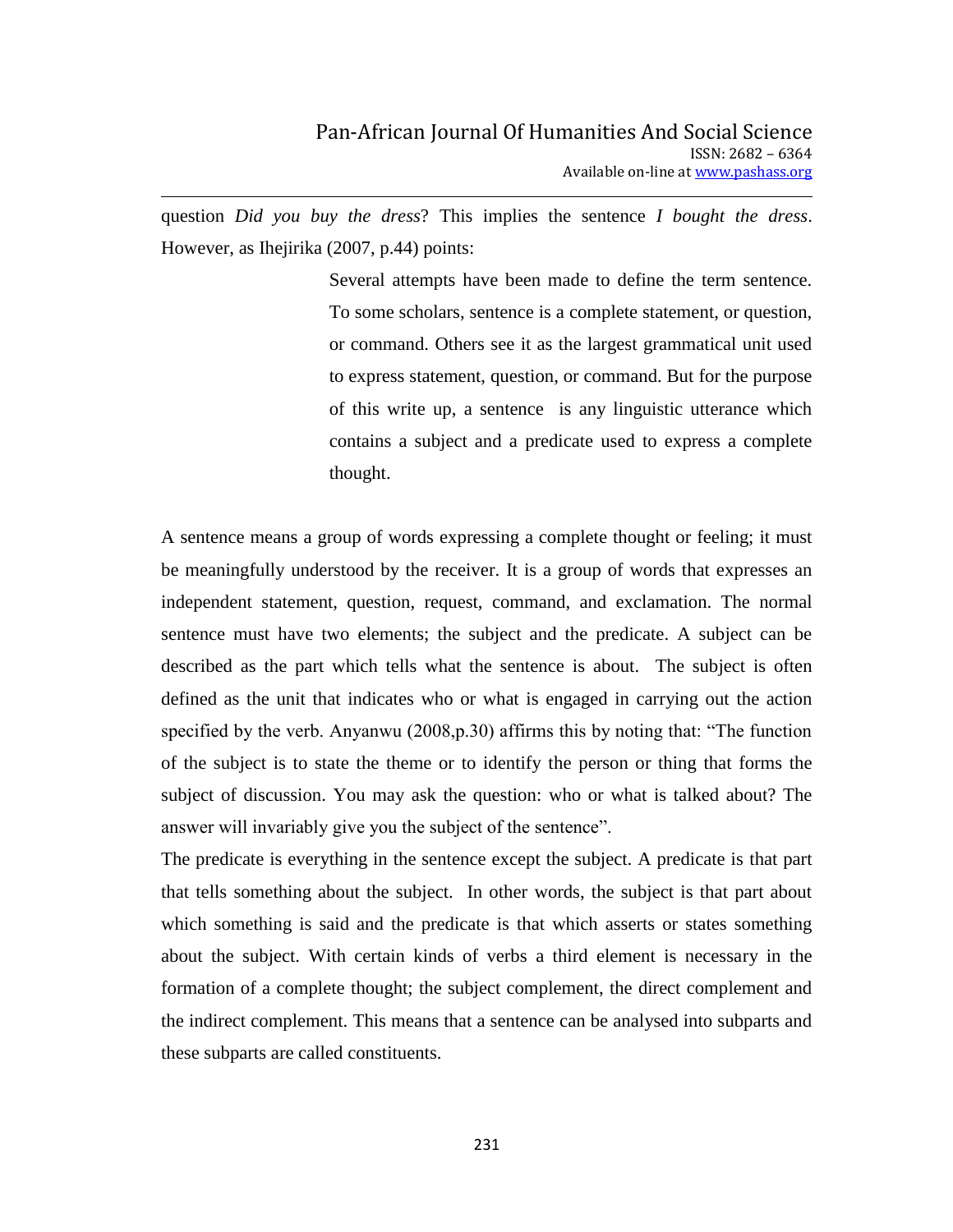### **The English Sentence Patterns and Functions**

Incidentally, English is often regarded as an SVOCA language especially when we consider its elements when composing a sentence. The reason is that we can compose numerous sentences using the SVOCA paradigm in English. Another notable aspect of the sentence is the position of the subject and the predicate either in the active or passive sentences. Like we mentioned earlier, if students can make use of the grammatical or constituent parts of the sentence and the SVOCA elements, they can compose an infinite number of sentences in their writings. Also, if they can examine the different kinds of sentences and their functions, they can compose numerous sentences with variety and flexibility in their writings. The pattern of the English sentences are, simple sentence, complex sentence, compound sentence, compoundcomplex sentence or fused sentence, Multiple sentence while the function of the English sentence are, interrogative sentence, declarative sentence, exclamatory sentence, and imperative sentence.

### **Testing Instrument**

The instrument used for data collection was a written essay test and the students were asked to write on a particular topic. The students were given one topic to write on. They were asked to write not more than 400words. The topic given to the students to write on was a familiar topic that was within their level; therefore, if all the variables were constant, the testing instrument was reliable because the test type was an examination question type for second language learners in first year. However, to confirm the validity of the instrument, the researcher gave it English language experts.

#### **Method of Data Analysis**

This was a qualitative research therefore, the investigation made a frequency count of the sentential patterns and functions in students" writing. Therefore, all the sentences found in the study were organized, grouped, and qualified according to their pattern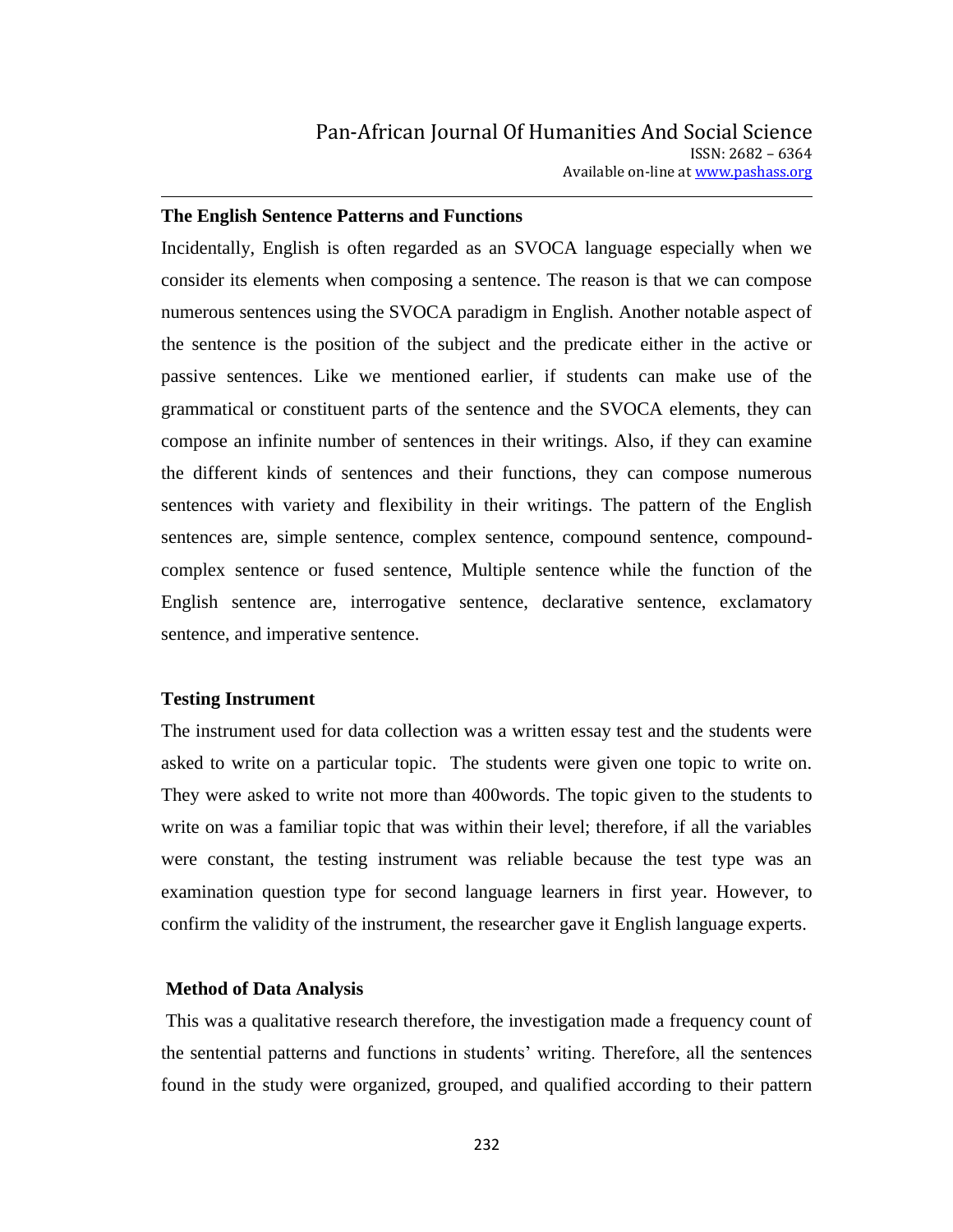and function. The researcher used the simple percentage method as the statistical tool to calculate based on the sentence pattern and function in students' writing. The mathematical formula used for calculating was

 $=$  frequency of the sentence x 100

Total population studied 1

### **Population**

The population was one hundred first year students in the the department of English and Literature of Alvan Ikoku Federal College of Education, Owerri. The data was collected, grouped, and organized into tables and the percentages computed according to sentence pattern and sentence function.

### **Data Analysis**

#### **An analysis of the senetence patterns students used in their writing**

Thirty-six students representing 36% of the total population used the simple sentence pattern in their writing, twenty students representing 20% of the remaining population of students used the compound sentence pattern in their writing, nineteen students representing 19% of the remaining population of students used the complex sentence pattern in their writing, while fifteen students representing 15% of the remaining population of students used the compound-complex sentence in their writing and lastly, ten students of the remaining population 10% students used the multiple sentence pattern.

#### **An analysis of the sentence functions students used in their writing**

Forty students representing 40% of the whole population of students used the declarative sentence in their writing; twenty-two students representing 22% of the remaining population of students used the interrogative sentence in their writing; twenty students representing 20% of the remaining population of students used the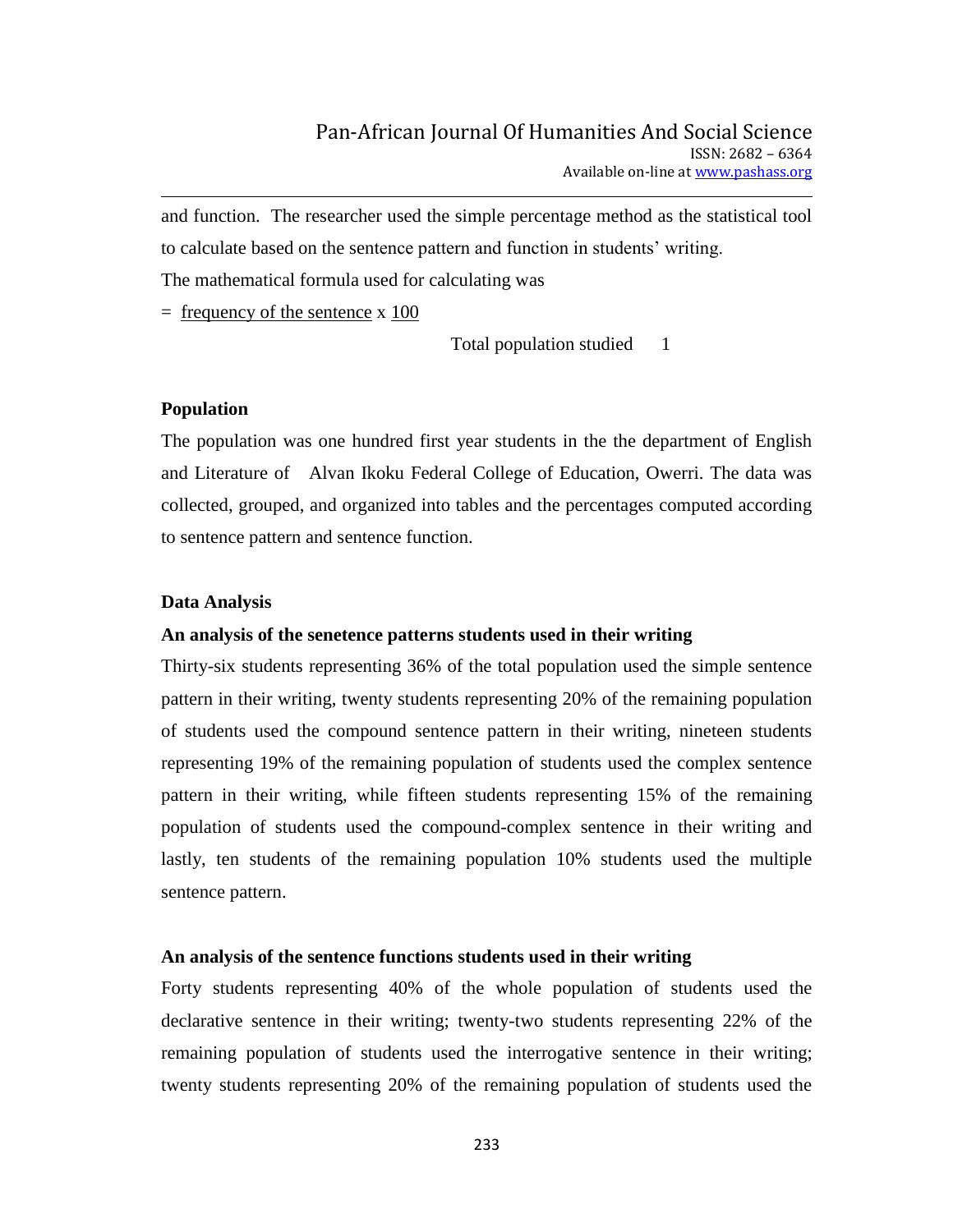imperative sentence in their writing; eighteen students representing 18% of the remaining population of students used the exclamatory sentence in their writing.

## **Discussion of Findings**

36% of students used the simple sentence pattern more than other sentence patterns in their writing; the second in rank under sentence pattern is the compound sentence pattern with 20% of students who used it in their writing, and the third in rank is the complex sentence pattern with 19% of students who used it in their writing and lastly, 15% and 10% of students used the compound-complex and multiple patterns respectively. Therefore, the above analysis has shown that, the simple sentence pattern dominates students" writing in English.

While on sentence function, 46% of students used the declarative sentence function in their writing; next in rank is the interrogative sentence function with 22%; followed by the imperative sentence function with 20% and lastly, the exclamatory sentence function with 18%. Therefore, the above analysis of sentence function has shown that the declarative sentence function dominates students" writing.

### **Suggestions and Recommendations**

It is worthy to note to second language learners from the researcher's experience during marking that, unity in any given sentence means singleness of thought. Like many simplified definitions, this one does not make much sense until its simplicity is explained away. Second language learners should know that, the real point is whatever that is put in a sentence must be related in some way to every thing else that is put in that sentence. The length of a sentence has nothing to do with its unity. A sentence filling a half page may be more unified than a short one. A unified sentence must be grammatically complete irrespective of what it says. A sentence may lack unity because the thoughts in it have no possible relation to each other, but it may also lack unity because the thoughts seem unrelated. Learners should also know that the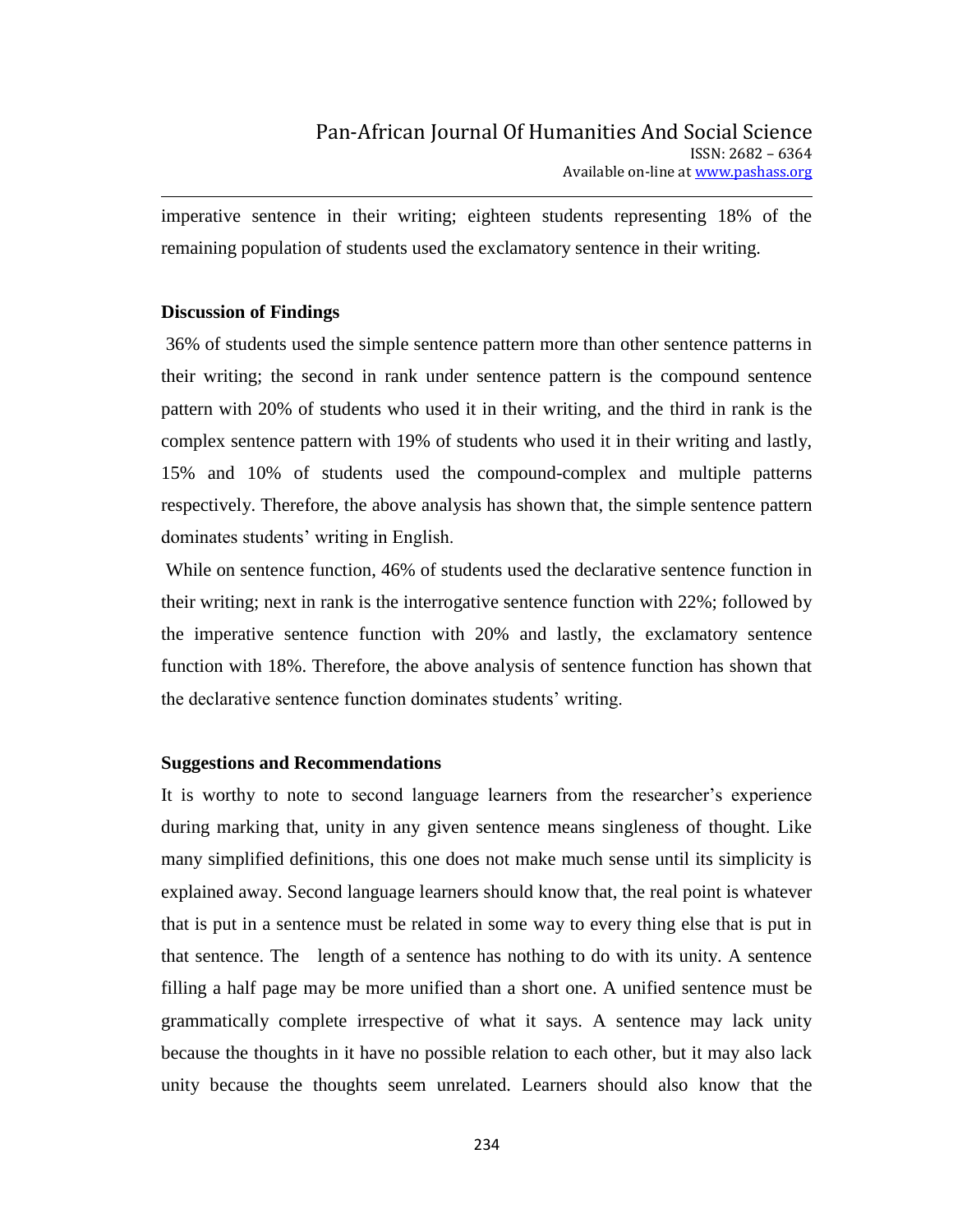expression "fine writing" does not mean good writing. Never does it refer to literary or poetic writing. Rather, it has a lot to do with unity or completeness of thought in sentences. When a learner is told to avoid wordiness, he is inclined to retort. Brevity on the other hand is not the same as conciseness. As such, wordy writing is puffy while concise writing is firm. The point of violation of sentence unity is very common in most learners' writing. Therefore, to achieve unity in sentence construction, learners must be very familiar with concord.

Students should know that the longer the sentence, the greater the chances of confusion and ambiguity or even being misunderstood by the examiners and readers at large. This of course, is enough to hinder efficient and effective communication in writing. It is glaring that most essays written by students lack vitality, interest and effectiveness because of monotony in their sentence pattern and their sentence function. Students must learn that a good essay does not mean a mere mass collection of sentences that can drown the reader in an ocean of words. Okoh (1998, p.41) warns that a failure by our students to understand the principles of paragraph construction remains a major cause of bad composition. Therefore, the invitation to strive for greater concreteness and vividness in writing need not be misunderstood by students because we all know that, a viture carried too far becomes folly; nobody would want a page littered with fenetic and exploding sentences with the same sentence pattern and sentence function. Monotony in writing is fully as bad as dull and drab writing.

Learners should know that a sentence should begin with a capital letter and end with a period, a question mark, or an exclamation mark. Just like the sentence, clauses are groups of words having a subject and a predicate. There are two kinds of clauses: the independent (main) clause and the dependent (subordinate) clause. An independent clause is a clause that is complete in meaning and can be used as a sentence; a dependent clause is a clause which does not make complete sense but depends on something else in the sentence for its full meaning.Students should also know that, in contrast, a group of words that either does not contain a subject and a predicate or does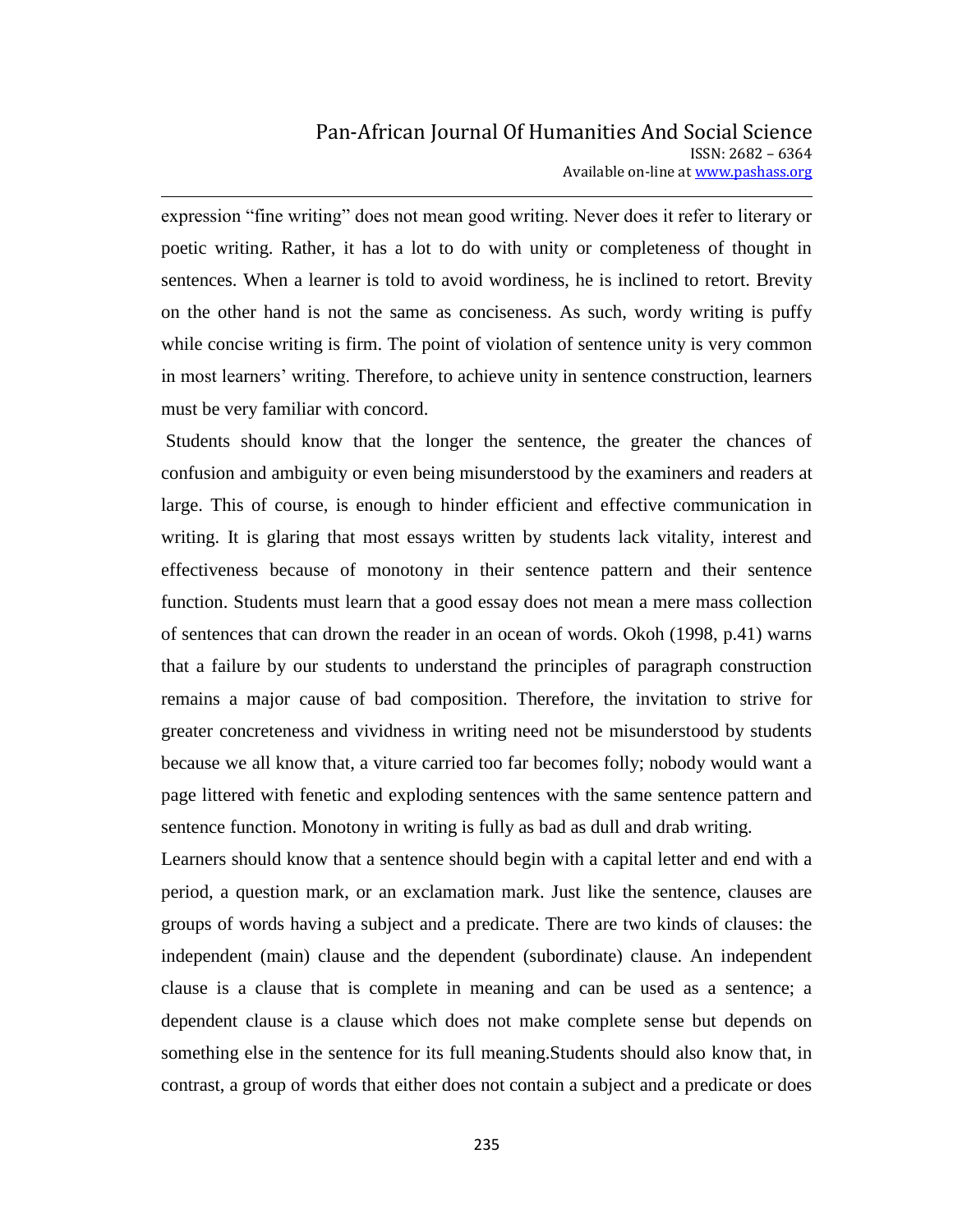not express a complete thought is called a sentence fragment. Troyka and Nudelman (1986, p77) give elaborate illustrations of how sentence fragments are caused and how learners can avoid sentence fragments in formal writing. According to them, for learners to avoid sentence fragments in writing, they must:

- find the conjugated verb,
- find the subject and,
- look to see if the subject is introduced by what is called a "danger word" like *although, after* etc.

If the conjugated verb and subject are introduced by a danger word, there is therefore, no complete thought. The most commonly used danger words are: *after, although, though, as, as if, because, before, since, if, unless and others.* See examples;

After the waiter calculated the bill

Although a family budget is important

Because he is such a dependent person

The students should avoid slang in formal writing because choice of words is governed by certain standard of good taste. A word is said to be in good use if it is in present and in reputable use. It is in good use if it belongs to our time and age and accepted by educated men and women. Slang is a kind of made-to-order language characterized by extravagant fancy. Just like slang, colloquialism should be avoided in formal writing. Colloquial language is a language that is somehow more respected than the slang. Students are generally warned not to avoid the use of neologisms, archaisms, vulgarisms, barbarisms and improprieties in writing or speech.

The learners should avoid empty wordiness in their writing rather, they should pack their themes with ideas and concrete details because concise writing is firm. The expression "fine writing" when applied to flowery writing means that the writing is ornate or excessively fastidious. It does not mean good writing. It is pretentious and gaudy writing just as trite expressions. Trite expressions are phrases, often figurative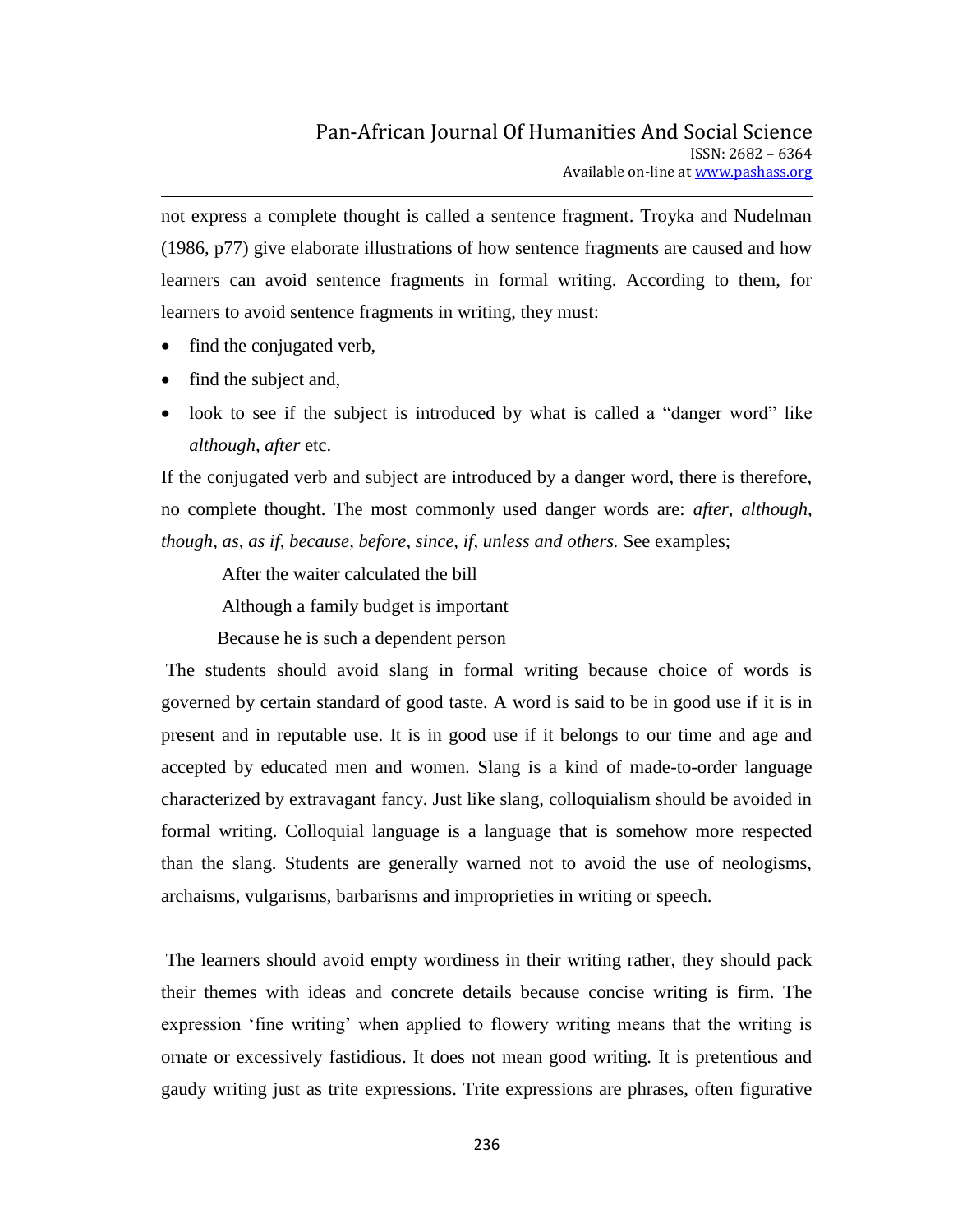that have been used too often. A trite expression is also called a cliché in our present day.

A second language learner should avoid fragmentary sentences. A unified sentence, no matter what it says must be grammatically complete. The length of a sentence has nothing to do with its unity. A sentence filling a half page may be unified. A very short sentence may have too much in it. There are three guides that can help a learner in this aspect. They are; a) a sentence may lack unity because it does not have enough grammatical completeness; b) a sentence may lack unity because the writer thrown together two or more unrelated ideas; and c) it may lack unity because the writer has tossed in some minor detail which has nothing to do with the main purpose of the sentence. It is not adviceable to write compound sentences in which the ideas are not closely related even though it is common in students writing as some other errors. If there are sentences which are unrelated to the central thought, it is adviceable to cut out what does not belong. If the detail that is cut out is important to the writing, the learner should put it somewhere else where it fits better. Another error that occurs frequently in students writing is the failure to punctuate the end of a sentence correctly. This failure results in what is known as a run-on sentence. A run-on sentence consists of two or more sentences strung together without punctuation at all and no connecting words between them or connected only with commas. Incidentally, the important thing students should remember is that punctuation marks tell readers something about the grammatical structure of the word groups they set off.

A second language learner should not write loose, straggling sentences rather, he should make separate sentences out of the part that express separate ideas because long sentences are as good as short sentences. The most important or most interesting idea should be given prominence in a sentence. The grammatical structure of a sentence indicates the value given to an idea. Important ideas should be put in the main clause.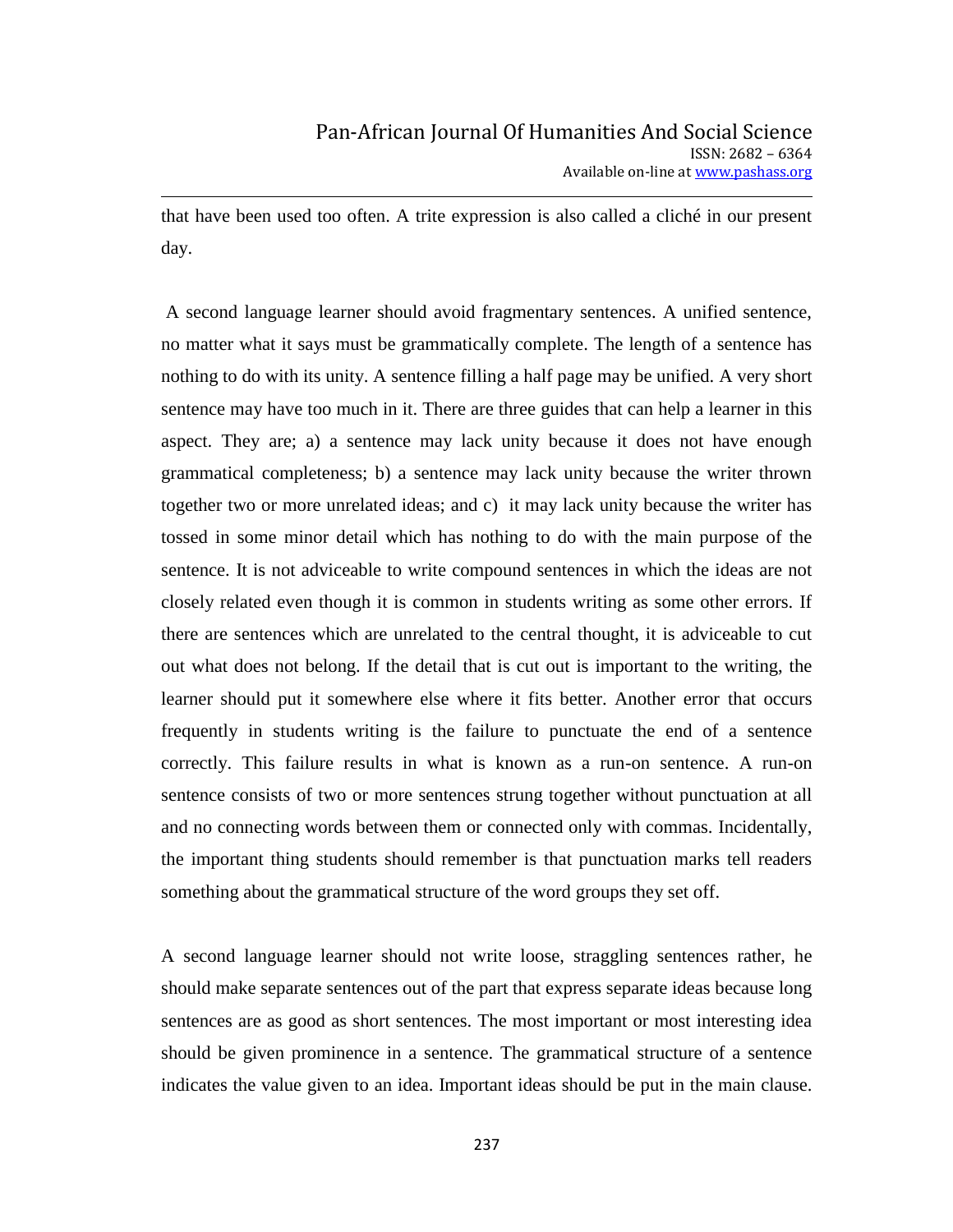A student may violate sentence unity by putting either too little or too much in a sentence. A stringy or overloaded sentence has more than a good sentence should carry. It can be improved by breaking up the sentence into logical units.

The second language learner should know that balanced sentence style is a tool of effective writing because it uses the form of sentences to make the content more emphatic. Also, if the writer is writing a sentence which deals with a series of ideas of varying importance, he should arrange these ideas in the order climax. Climax is a rhetorical device which can occasionally be used with real effect. It cannot be used often. It is appropriate under only one condition and the condition is, there must be a number of ideas of unequal importance.

**Conclusion:** Second language learners should know that there is much rooms between the two extremes for them to experiment with words and sentences. A sentence should be clear to the reader on the first reading. The reader should not be forced to guess what the writer intended to say. An awkward and confused sentence should be rewritten completely.